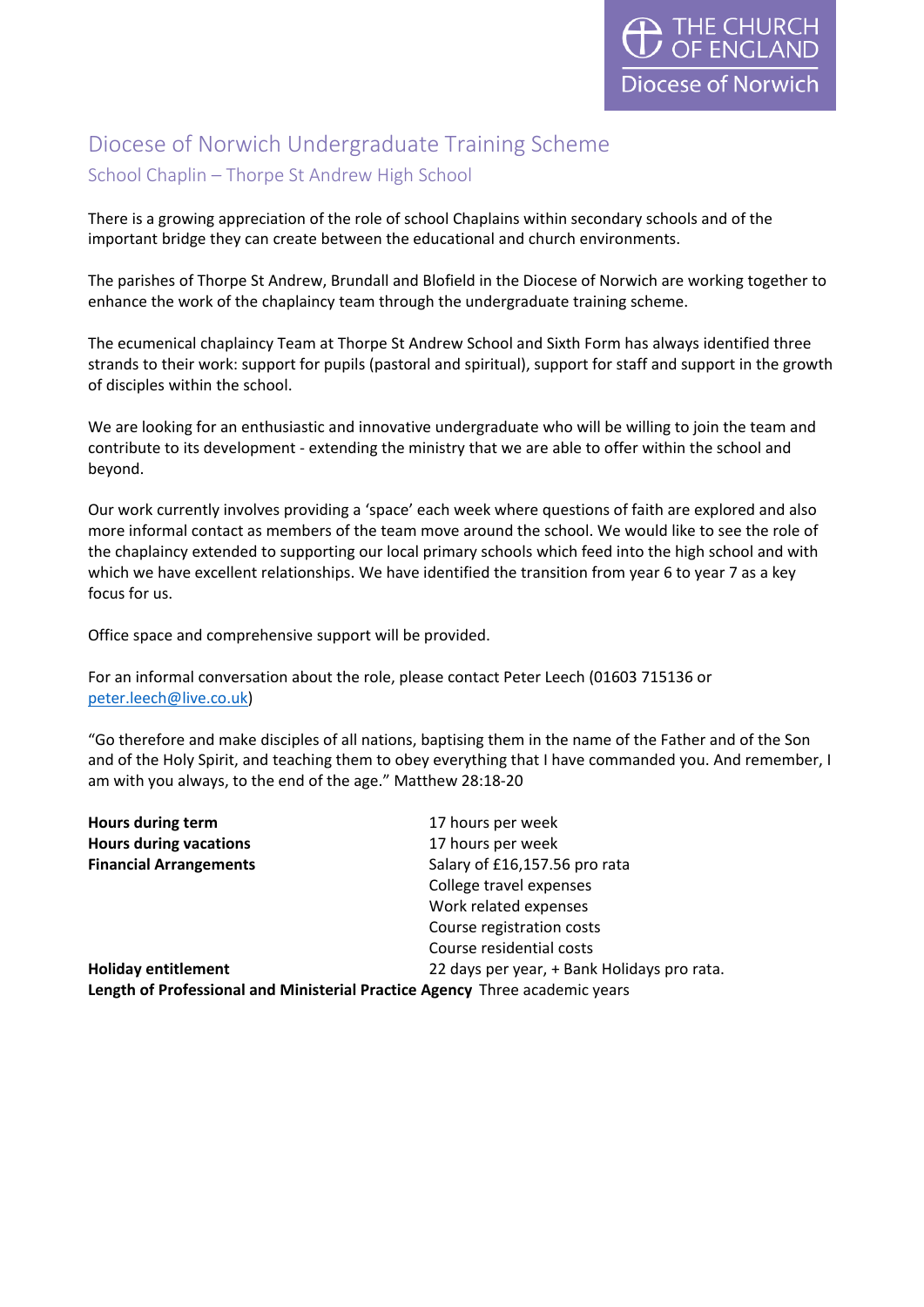#### **Job Description:**

## **Diocese of Norwich Undergraduate Training Scheme**

#### **Role Title: School Chaplain**

- Location: Thorpe St Andrew School and Sixth Form, alongside the feeder primary schools and cluster parish churches. Desk space can be made available in the Parish Office at the St Andrew's Centre, next to the Church of the Good Shepherd in the Parish of Thorpe St Andrew. This is ideally situated close to Thorpe St Andrew School. Further details can be provided by the local incumbent on request.
- Purpose: The incarnational nature of chaplaincy is to simply 'be there', especially for individuals who require additional support, space for reflection, a listening ear or someone to pray with them in times of crisis.

To be a positive Christian presence, to serve and enable others to be open to the possibility of Faith.

To be a resource and provide pastoral support.

Our vision is to develop a chaplaincy role which will provide the opportunity for local churches to support the young people who attend Thorpe St Andrew school and sixth form. The role of the school chaplain is to develop relationship, enable questions of faith to be explored and to offer support which will build resilience, raise self-esteem, and help to promote mental wellbeing.

The school chaplain will also enable us to build on the existing strong links that we have with the primary schools within the cluster of parishes.

The school chaplain will have the opportunity to act as a bridge between the world education and the Church.

The school chaplain will work as part of the existing Chaplaincy Team (an ecumenical group of volunteers). They will have the opportunity to enhance the current work as well as the opportunity to develop new initiatives.

To be part of the Diocesan Children, Youth & Families Team

The student will also be expected to attend an agreed local church during the length of the placement and visit other churches in the school catchment area as appropriate.

- Support: Line Management will be provided by the Diocesan Youth, Children and Families Development Officer. Academic support will be provided by Ridley Hall. Day-to-day support and management will be provided by one of the incumbents within the cluster parishes. We will also provide spiritual support and nurture and nourishment. An element of mentoring will also be provided by the clergy team.
- Safeguarding: The appointment of a chaplain will be subject to a DBS check. They will be expected to work within the schools (and Diocesan) Safeguarding policies and procedures. They will be expected to have due regard for the safety and well-being of themselves, the students and the staff.